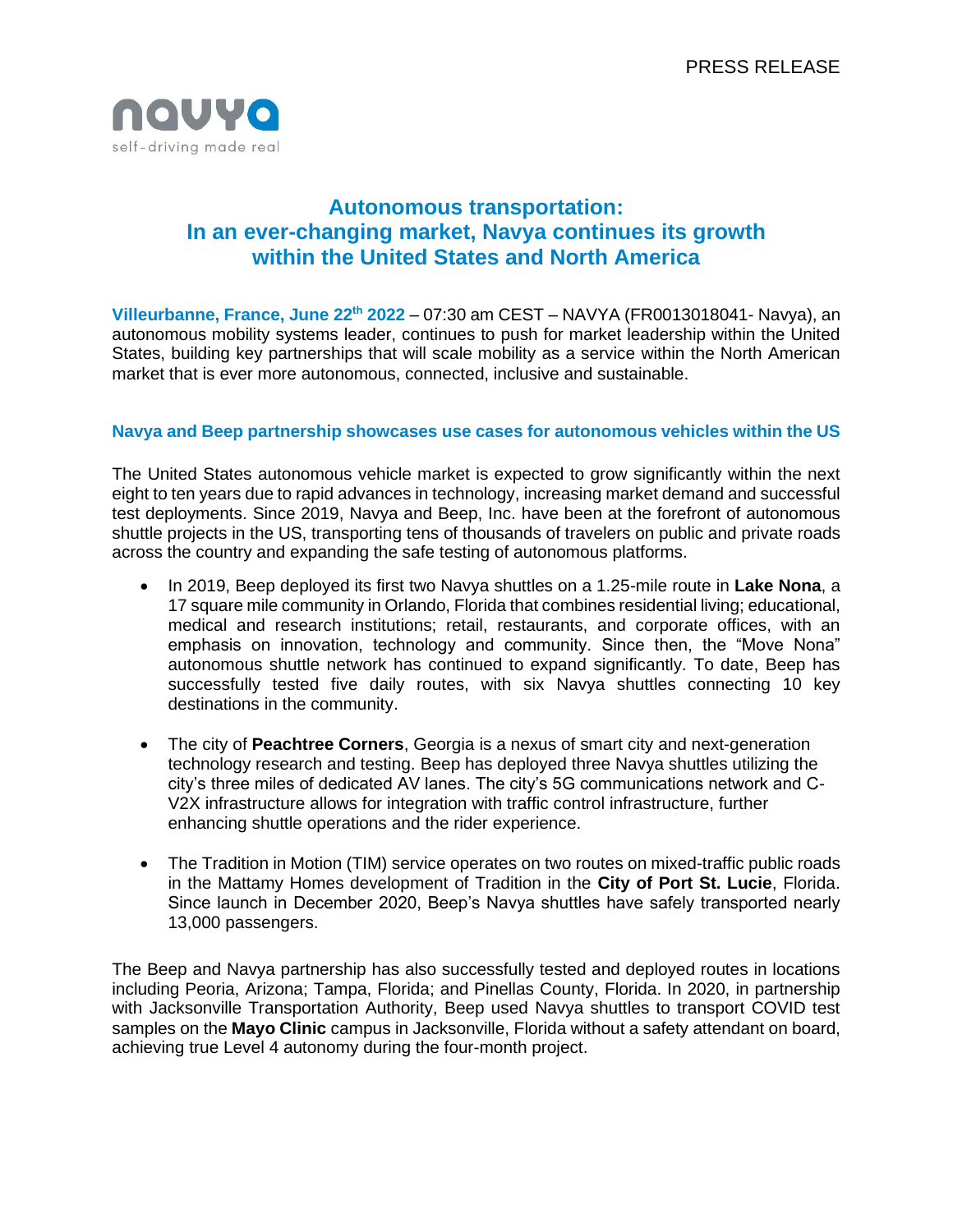

Lake Nona Shuttles

## **Navya and Keolis partnership bring many FIRST in the Autonomous Industry First city trial of Autonomous Shuttles goes to work in Vegas**

NAVYA's self-driving shuttles, operated by its partner Keolis, are providing a new mobility option for the visitors to Las Vegas. Not only does the project provide transportation in the vibrant downtown area of this extraordinary city, it plans to offer passengers a new autonomous mobility experience, while at the same time collecting feedback.

## **A Canadian first in Candiac – Autonomous Electric Shuttle Project on public roads**

IN the summer of 2018, Navya in partnership with Keolis, operated a Navya shuttle for 12 months in the city of Candiac, Canada. The Navya shuttle operated in mixed traffic, integrating autonomous shuttles into shared transportation solutions, in addition to complementing the existing transport offer. For 8 months the service was offered free to the residents of Candiac, providing a two-km route between the exo park-and-ride lot and the bus terminal with many stops along the way. During the 4 winter months, a research and development project was conducted to test the shuttle in Québec wintry weather conditions without passengers on board. Lessons learned from this deployment have helped shape future designs of heating and cooling systems on Navya shuttles.

## **Ministry of Canada tests Navya shuttles on Montreal streets as part of 10-year climate plan**

Late last year, in the summer of 2021, Navya and operator Keolis, deployed 2 shuttles near the Montreal city center. These 2 shuttles ran on a 30-minute loop along Saint-Hubert and Saint-Andre streets while making seven stops. It was the Canadian Minister of Transportation, Sustainable Mobility and Electrification who inaugurated this first self-driving shuttle service. The demonstration was split into 2 phases, the first phase began in 2021 and the goal is to drive as many kilometers as possible and do testing while gauging the acceptance of the shuttle on the road. The second phase will begin in summer of 2022 and the goal is to transport the maximum number of people possible with schedules adapted according to needs of the city.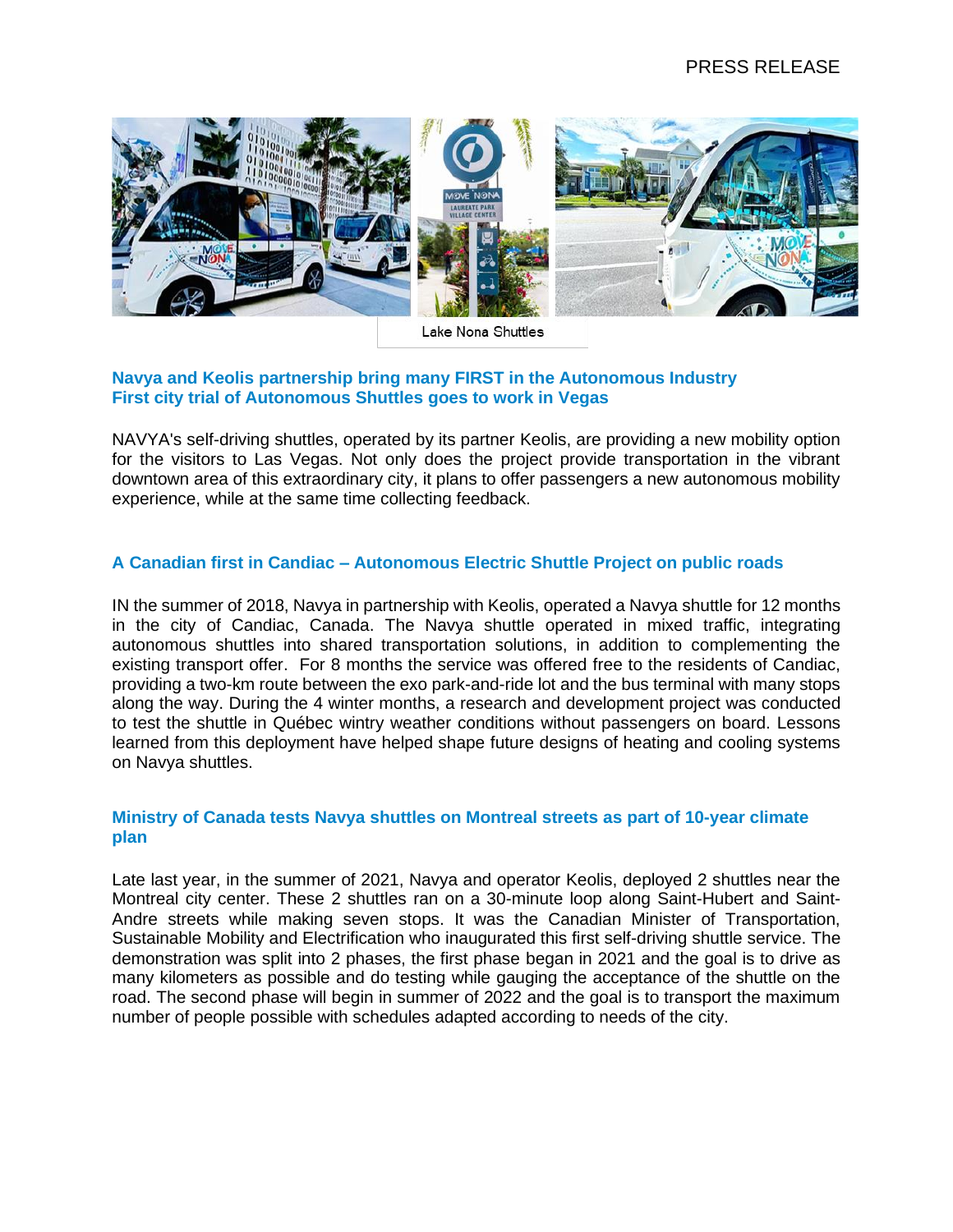## PRESS RELEASE



**Montreal Shuttles** Montreal Shuttles Las Vegas Shuttle

#### **Navya brings mobility solutions to those in need with the help of grant funding**

In May 2019, Navya was awarded the Planet M Mobility Grant to deploy an industry leading, autonomous, accessible paratransit shuttle for servicing an at-risk population in Detroit, Michigan. This deployment aimed to enhance accessibility for residents of two communities, Brush Park Manor Senior Housing and Brewster Homes, using a self-driving shuttle featuring an ADA compliant wheelchair ramp manufactured by BraunAbility. With these integrations, the service solved the problem many residents of each community face attempting to secure reliable transportation to and from doctor's appointments and other essential or critical needs. Whether the rides fulfilled a specific transportation need or simply satisfied a curiosity for the technology, this project served its purpose well and showed that there is a specific and sustainable reason to explore AV transportation options in these communities.

#### **Navya partners with US Universities who are leading the way for autonomous research**

In September 2019, Navya and the Texas A&M University deployed an autonomous shuttle on the campus of the university for a 3-month demonstration to identify the potential use of autonomous transit services, including lower-speed shuttles and buses, to improve mobility, connectivity, and safety within the campus streets.

### **First trial of Navya shuttles in the US started at University of Michigan and continue today**

The first ever Navya shuttles within the USA were deployed at the University of Michigan in 2016. The Mcity shuttle program deployed 2 shuttles on the north campus of UofM, researching how passengers, pedestrians, bicyclists, and other drivers interacted with the shuttle to gauge consumer acceptance of the technology. Exterior cameras captured the reaction and behavior of other road users, including other vehicles, bicyclists, and pedestrians. Interior cameras recorded the reactions of riders inside the shuttle. This included the use of video and audio recordings, and photographs from the videos. Mcity also monitored ridership and usage patterns, and surveyed users about their experience. The data gathered will help researchers understand user trust over time, as well as how to design safer vehicles and how to operate them more efficiently.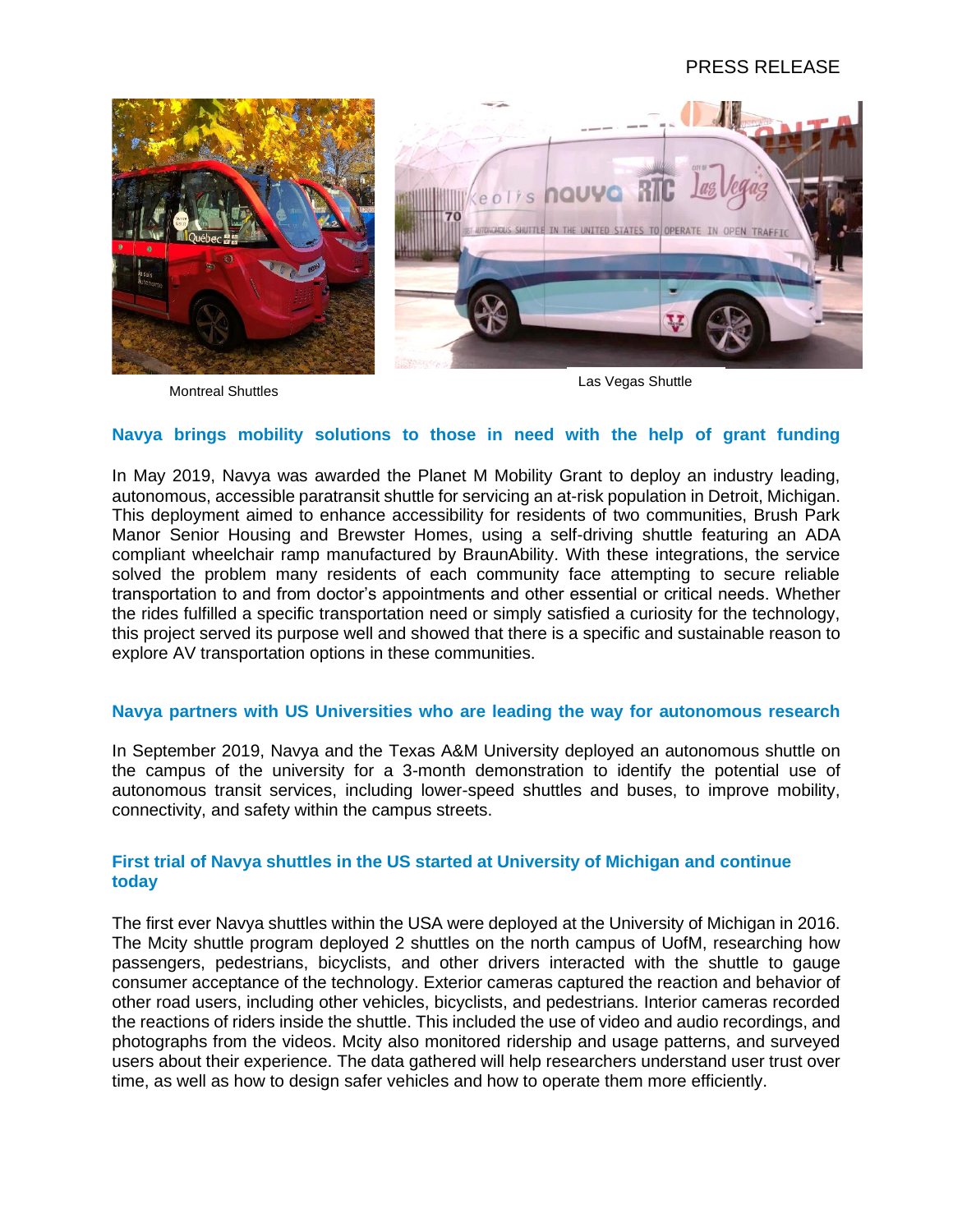## PRESS RELEASE

In 2020, at the end of the University of Michigan deployment, one of the MCity shuttles were donated to the Henry Ford Museum and is a part of their growing collection of vehicles that are changing automotive history. Today, the remaining MCity shuttle is still in operation on the grounds of the MCity Test Facility. This test facility is the world's first purpose-built proving ground for testing the performance and safety of connected and automated technologies under controlled and realistic conditions. The Navya shuttle is available for tours of the facility as well as testing of Navya software.



**MCity shuttles** 

*"Since coming to the U.S. in Saline in 2017, Navya has been able to deploy autonomous shuttles in multiple use cases around the United States and in Canada. Working with top operators like Beep and Keolis as well as our partnerships with universities, hospitals, cities and tourist destinations we are successfully demonstrating the added value of shared, safe, sustainable transportation increasing mobility for all. The US and North America as a whole constitute an exceptional area for the future of autonomous mobility, where Navya is particularly well established and ready to work hand-in-hand on all the developments and projects of this continent which has always been an innovator and a pioneer." comments* **Sophie Desormière, CEO of Navya.**